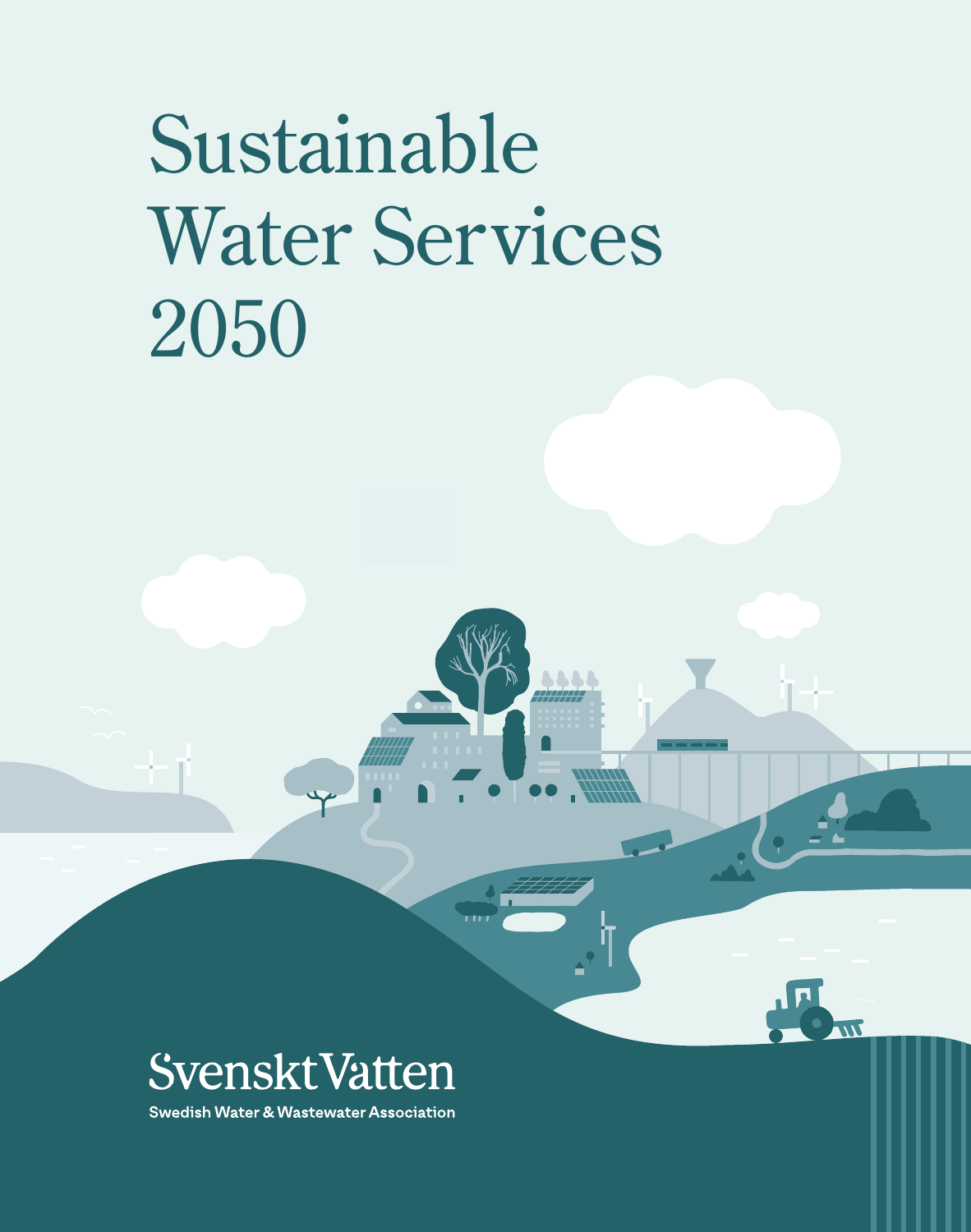### A strong water industry

Svenskt Vatten is the industry organisation for Sweden's most important food producers and environmental companies - the water and waste water providers. Svenskt Vatten's vision is that Sweden has clean drinking water and healthy lakes and seas. We represent the interests of our members in national and international contexts.

The water and waste water industry is under strong pressure to change and is facing the biggest structural transformation since the '70s. Climate change, urbanisation and developed regulations pose new demands. The role of water and waste water operators in municipality planning is developing at the same time as our facilities need to be upgraded. We have a long history in acting at both national and at EU levels.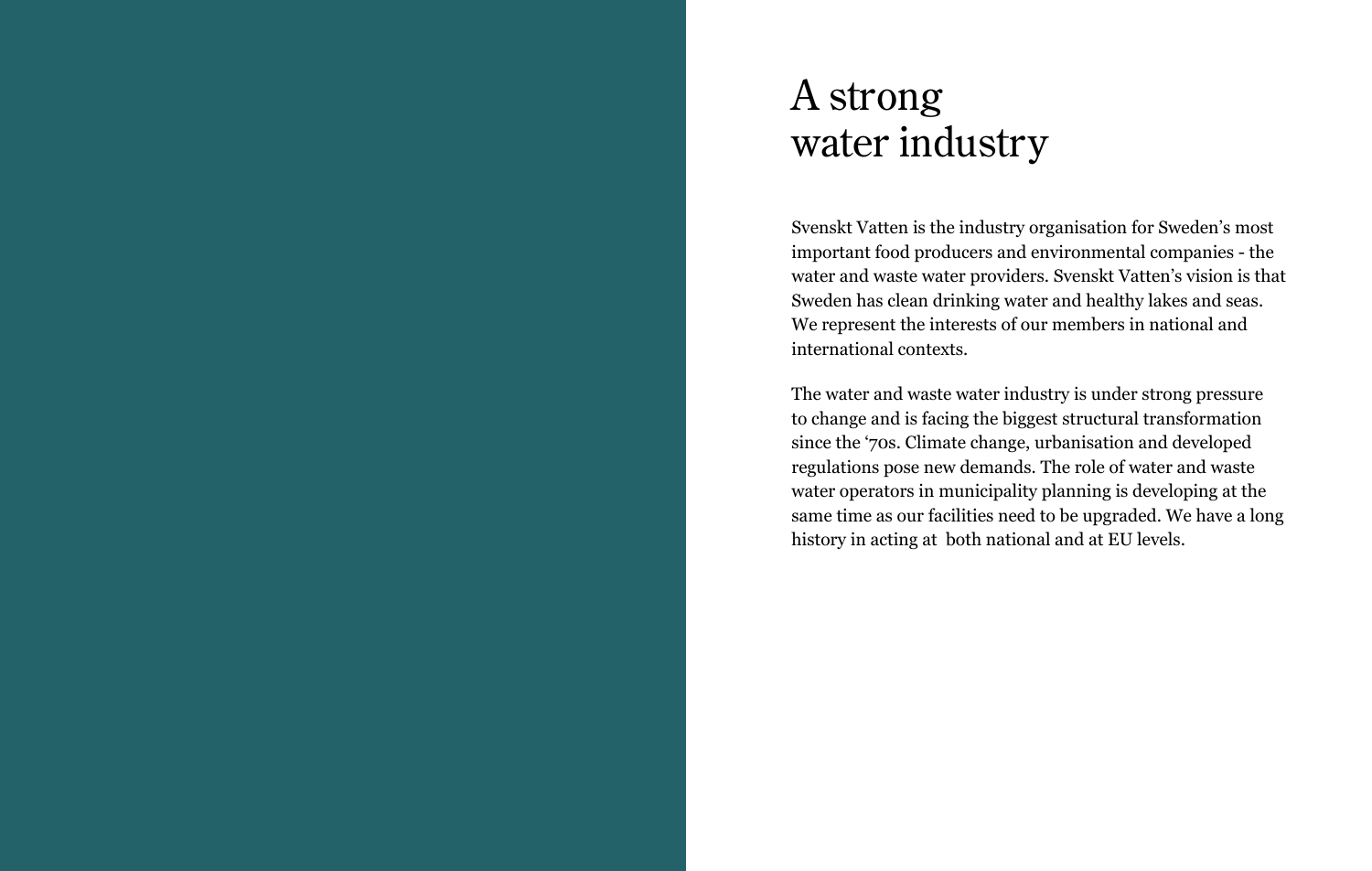

# A sustainable and circular society

Our future society is characterised by sustainable flows of resources and our collective ability to use those resources efficiently.

The treated waste water returning to watercourses must be free of harmful substances, so that a living, healthy and natural environment is maintained, completing the water cycle.

Today's waste water treatment plants will become resource and production facilities for biogas, nutrients and different levels of water quality, adapted to the customer's needs and area of use.

We broaden the industry's mission beyond delivering today's water. Water and sewerage of the future will deliver societal benefits in a broader perspective.

#### **This journey will lead us to:**

- A sustainable circular economy and efficient use of resources
- Non-toxic chains of production
- Fossil-free energy sources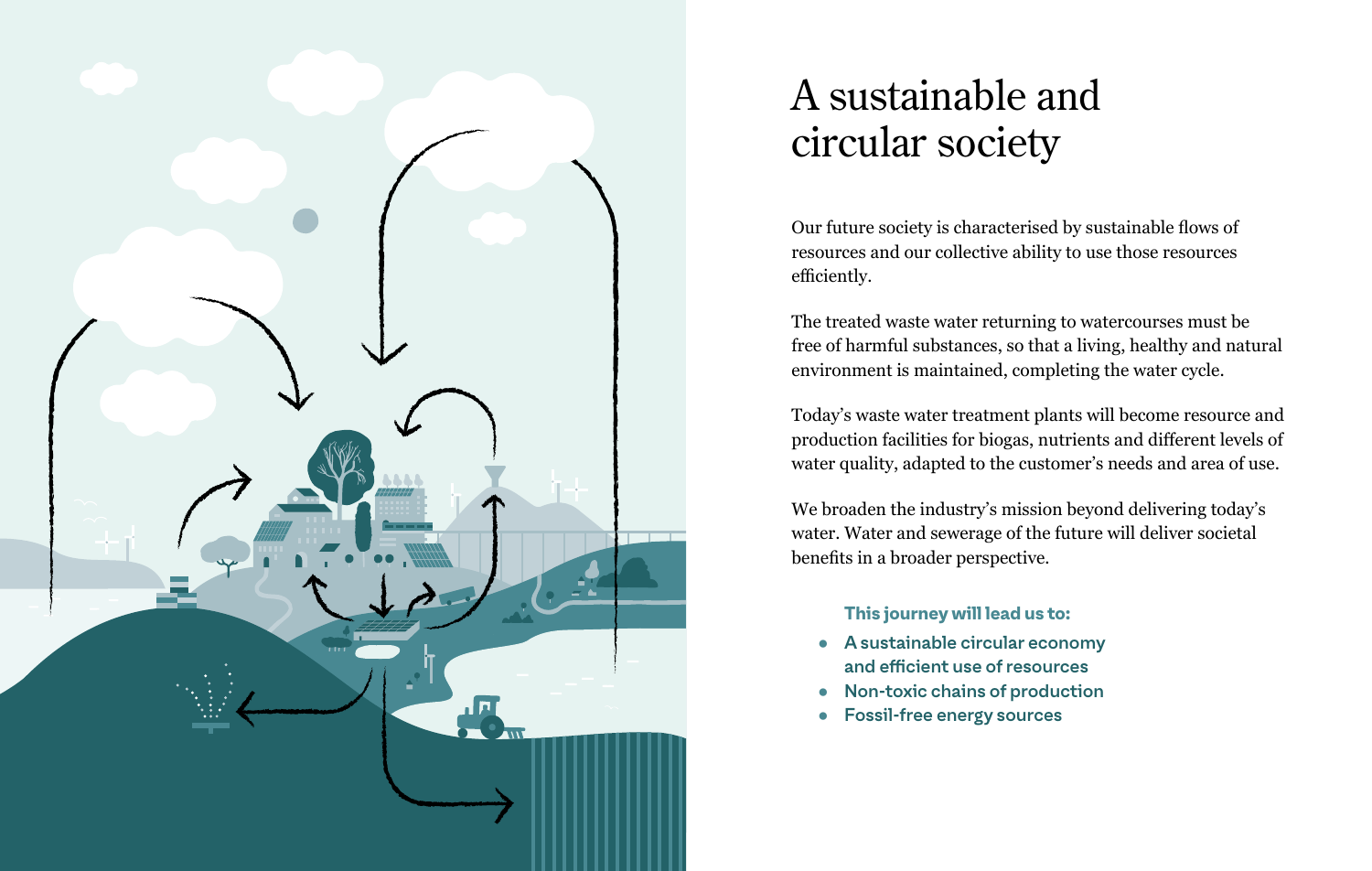

## A smart and functional society

The infrastructure of the future is connected and characterised by customer value, automation and efficient capacity utilisation.

We develop customer-friendly services through connected smart systems and machines with the opportunity to control their own flows and develop sustainable behaviour.

#### **This journey will lead us to:**

- A participatory and conscious customer
- A connected home
- An efficient flow control
- Smart water services in harmony with other community services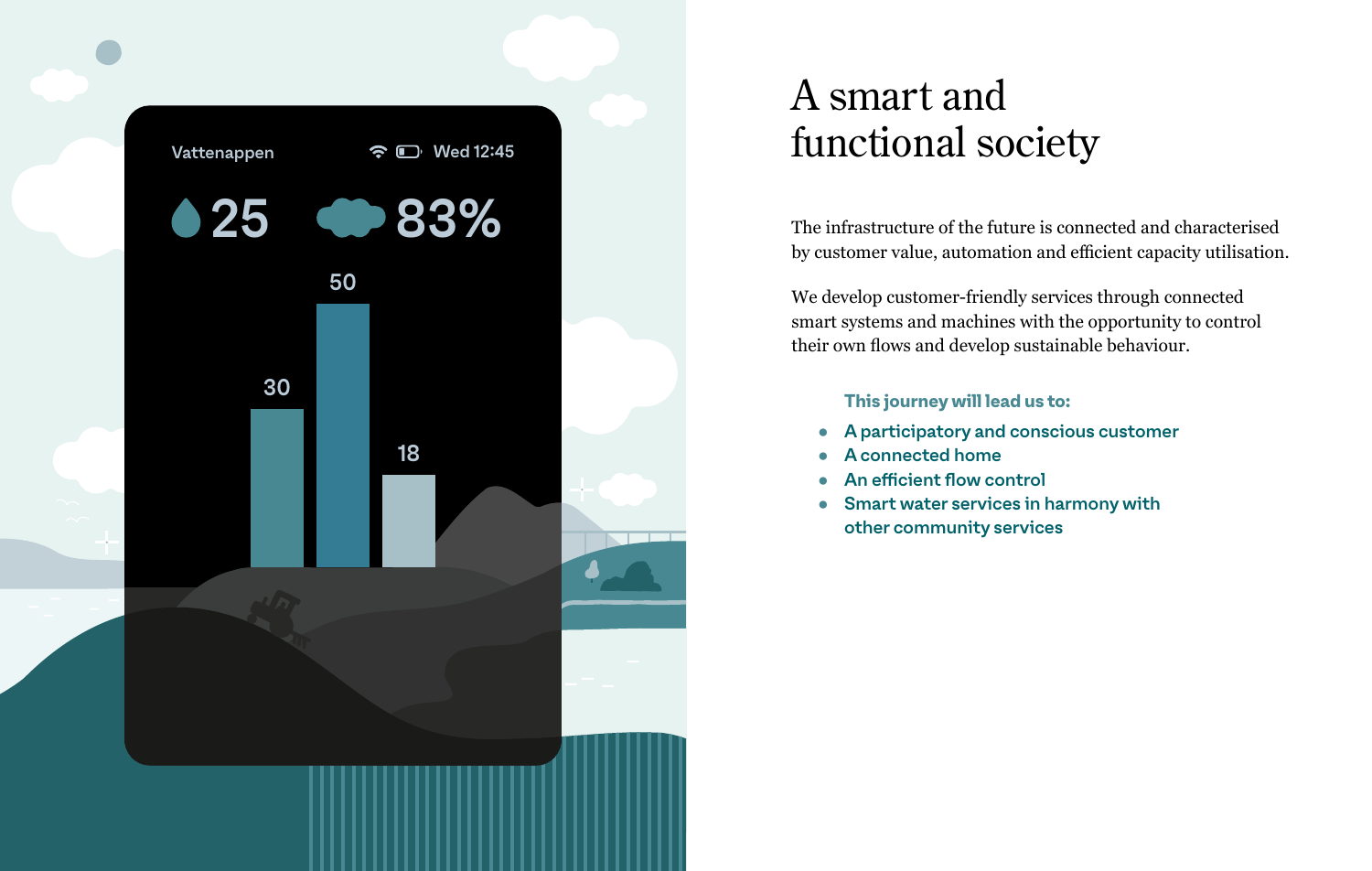

### A resilient society

With strong water and waste water organisations we create a sustainable infrastructure where we deliver essential community services all day, every day.

We have good adaptability and form the backbone of society's welfare system, business and everyday life.

Your water and waste water providers have a strong influence over our water resources as a whole and are an important partner in community planning and resource management.

Circular solutions contribute to Sweden's water being of the highest quality, which guarantees excellent water quality together with efficient services.

#### **This journey will lead us to:**

- A society that can effectively and efficiently manage crises
- A society with a secure food supply
- A climate-adapted society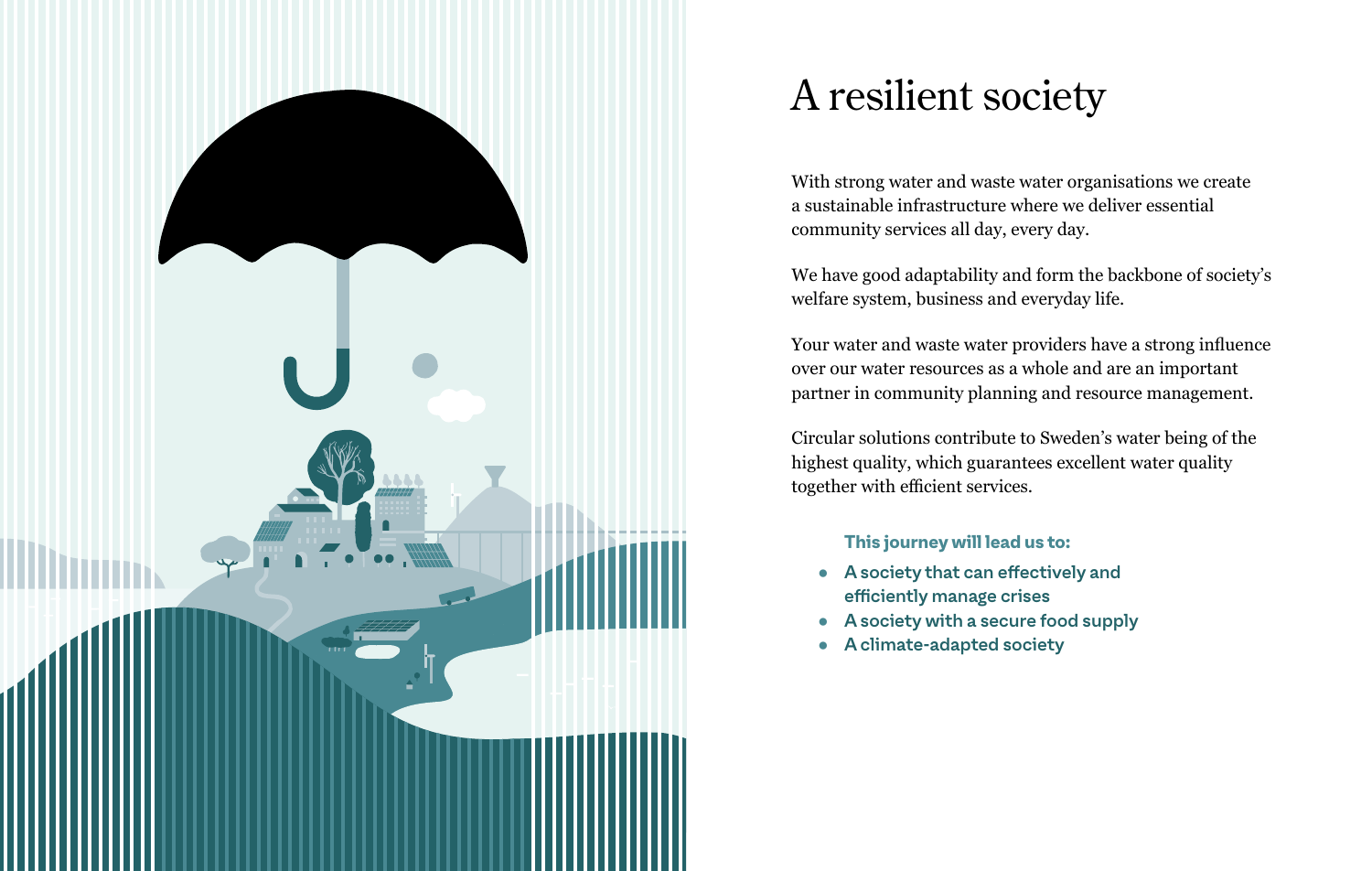## Sustainable future water and waste water services require changed conditions

The water industry is an industry with enormous potential. To be able to achieve sustainable water and waste water services with an increased value, we need to give society, other industries and customers good conditions for co-creation and creativity.

We need political insight and courage to shape the long-term sustainable goals for the future for the country's water and waste water providers.